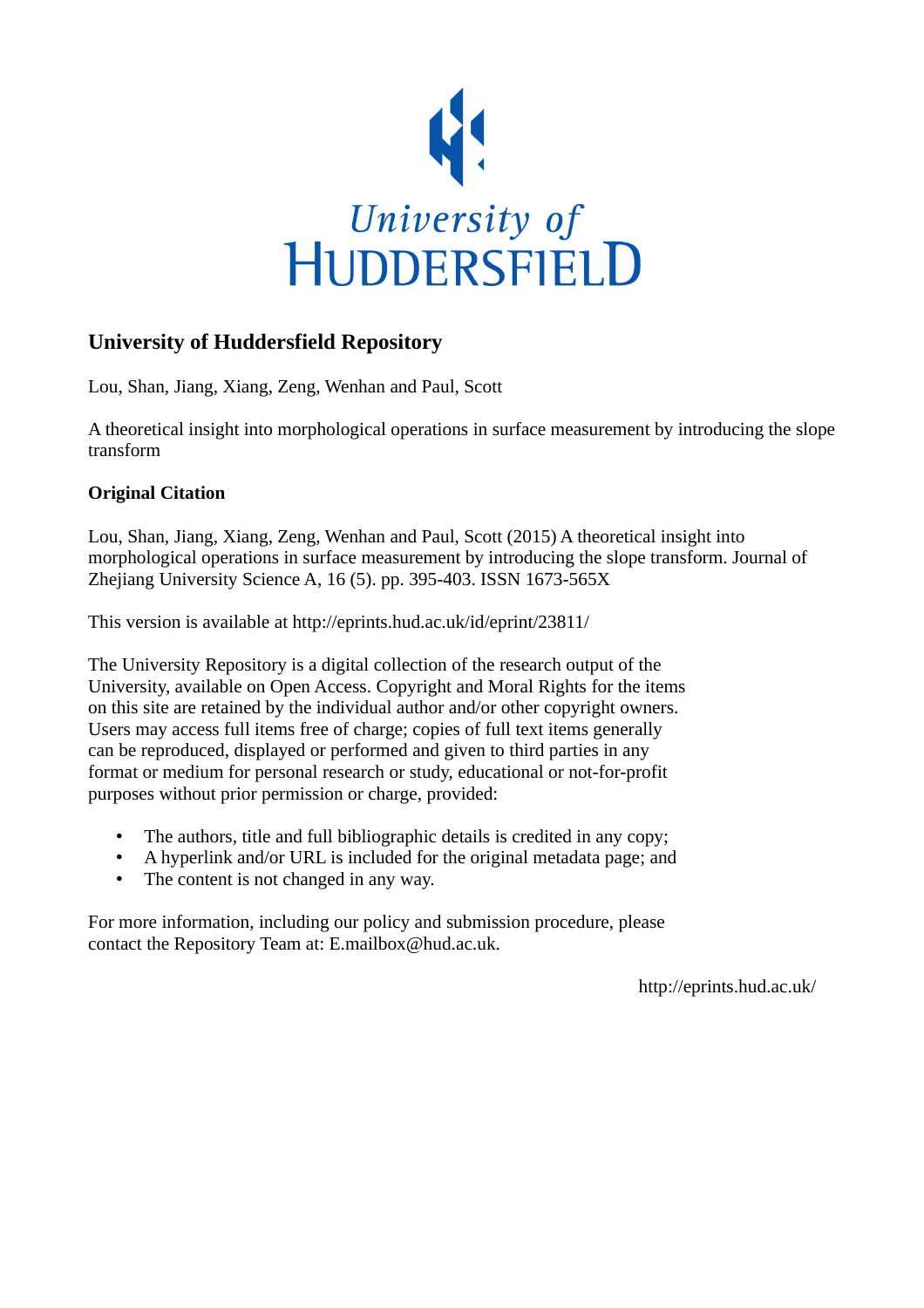# A theoretical insight into morphological operations in surface measurement by introducing the slope transform

S. Lou\*, X. Jiang, W. Zeng, P. J. Scott

*EPSRC Innovative Manufacure Research Centre in Advanced Metrology, School of Computing and Engineering, University of Huddersfield, Queensgate, Huddersfield, HD1 3DH, UK*

\*E-mail: s.lou@hud.ac.uk

#### **Abstract**

As one of the tools for surface analysis, morphological operations, although not as popular as linear convolution operations (e.g. the Gaussian filter), are really useful in mechanical surface reconstruction, surface filtration, functional simulation etc. By introducing the slope transform originally developed for signal processing into the field of surface metrology, an analytic capability is gained for morphological operations, paralleling that of the Fourier transform in the context of linear convolution. Using the slope transform, the tangential dilation is converted into the addition in the slope domain, just as by the Fourier transform, the convolution switches into the multiplication in the frequency domain. Under the theory of the slope transform, the slope and curvature changes of the structuring element to the operated surface can be obtained, offering a deeper understanding of morphological operations in surface measurement. The derivation of the analytical solutions to the tangential dilation of a sine wave and a disk by a disk are presented respectively. An example of the discretized tangential dilation of a sine wave by the disks with two different radii is illustrated to show the consistency and distinction between the tangential dilation and the classical dilation.

*Keywords:* morphological operations; slope transform; tangential dilation; linear convolution; surface metrology

### **1. Introduction**

Linear convolution and morphological (nonlinear) operations are two types of operations that have wide applications in the field of surface metrology. While linear convolution is a good approximation to the blurring in optical systems, the morphological dilation operation resembles the tactile scanning process of some measurement instruments, such as the atomic force microscope (AFM) and the coordinate measurement machine (CMM). Another prime example is the Gaussian filter and morphological filters used for the evaluation of surface textures, e.g. the separation of surface roughness, waviness and form error. The Gaussian filtration is essentially a moving smoothing process created by convolving the measured surface data with the Gaussian weighting function specified by a given cutoff wavelength (ISO 16610-21, 2011). Morphological filtration is usually obtained by rolling balls (disks) with a given radius upon a surface (profile) and taking the locus of the center of the balls (disks) (ISO/DIS 16610-41, 2012).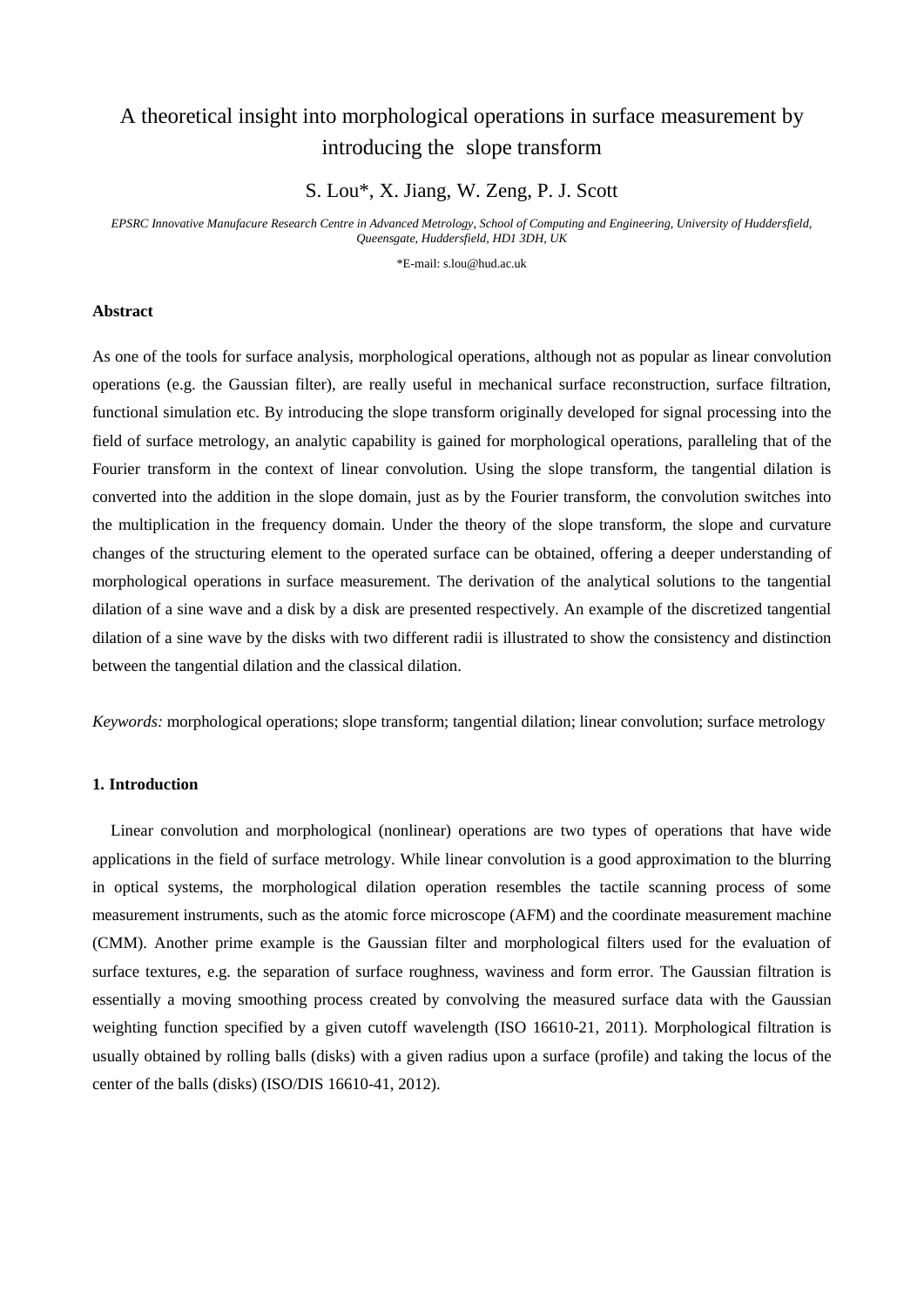Well-established computational and analytical methods are available for linear convolution, among which the Fourier Transform is the most important one. It offers a dual description of the signal frequency by transferring the input signal from the physical-space (or time) into the frequency-space and converts the computationally expensive convolution in the spatial (or time) domain into the simple multiplication in the frequency domain (Bracewell, 1999). More importantly, the convolution operation can be explained as the frequency suppression in physics. It is of profound practical significance in many engineering disciplines, including surface metrology.

Morphological operations are an alternative method of combining two datasets. They aim to extract the geometrical structure of a surface data by matching it with small patterns (called structuring elements) at various locations of the data. By varying the shape and size of structuring elements, it can extract useful information of the shape of different parts of the surface data and their interrelation (Heijmans, 1995). Although morphological operations are straightforward in their spatial processing, more investigations are required to further find out how the structuring element is changing the original surface, just like the way that the weighting function is changing the frequency components of the surface data in a convolution operation. In this paper, we post our initial investigation on the slope transform, based on the work of Dorst and Van den Boomgaard (1994) and Maragos (1995). It will be shown that the slope transform can provide an analytical ability for morphological operations, as is the Fourier transform to convolution operations in linear theory. This transform approach will offer a theoretical insight into morphological operations and initiate more potential uses in the field of surface measurement.

#### **2. Linear convolution and morphological operations**

#### *2.1. Linear convolution*

Linear convolution is a mathematical operation of combining two datasets to form a third one. The convolution of two continuous function  $f(x)$  and  $g(x)$  is an integral that expresses the amount of overlap of  $g(x)$  as it is shifted over  $f(x)$ :

$$
f(x) * g(x) = \int_{-\infty}^{+\infty} f(\tau)g(x-\tau)d\tau
$$
 (1)

Linear convolution is frequently observed in surface measurement as filtration techniques for surface roughness assessment.  $g(x)$  is usually called the weighting function. As  $g(x)$  is moving across the measured surface  $f(x)$ , it tends to suppress high frequency/short wavelength components of  $f(x)$  and produce a smoothed reference surface  $f(x) * g(x)$  in which the original surface  $f(x)$  is compared to gain the roughness surface. Refer to Fig. 1 for an illustration. The weighting function works as a filter kernel and usually takes the form of symmetry with the biggest weight in the center and the smallest weight in the two ends. Thus the convolution at a specific position is mainly determined by the central part of the surface portions and less effected by the far ends. This explains why the convolution is also called the moving weighted average.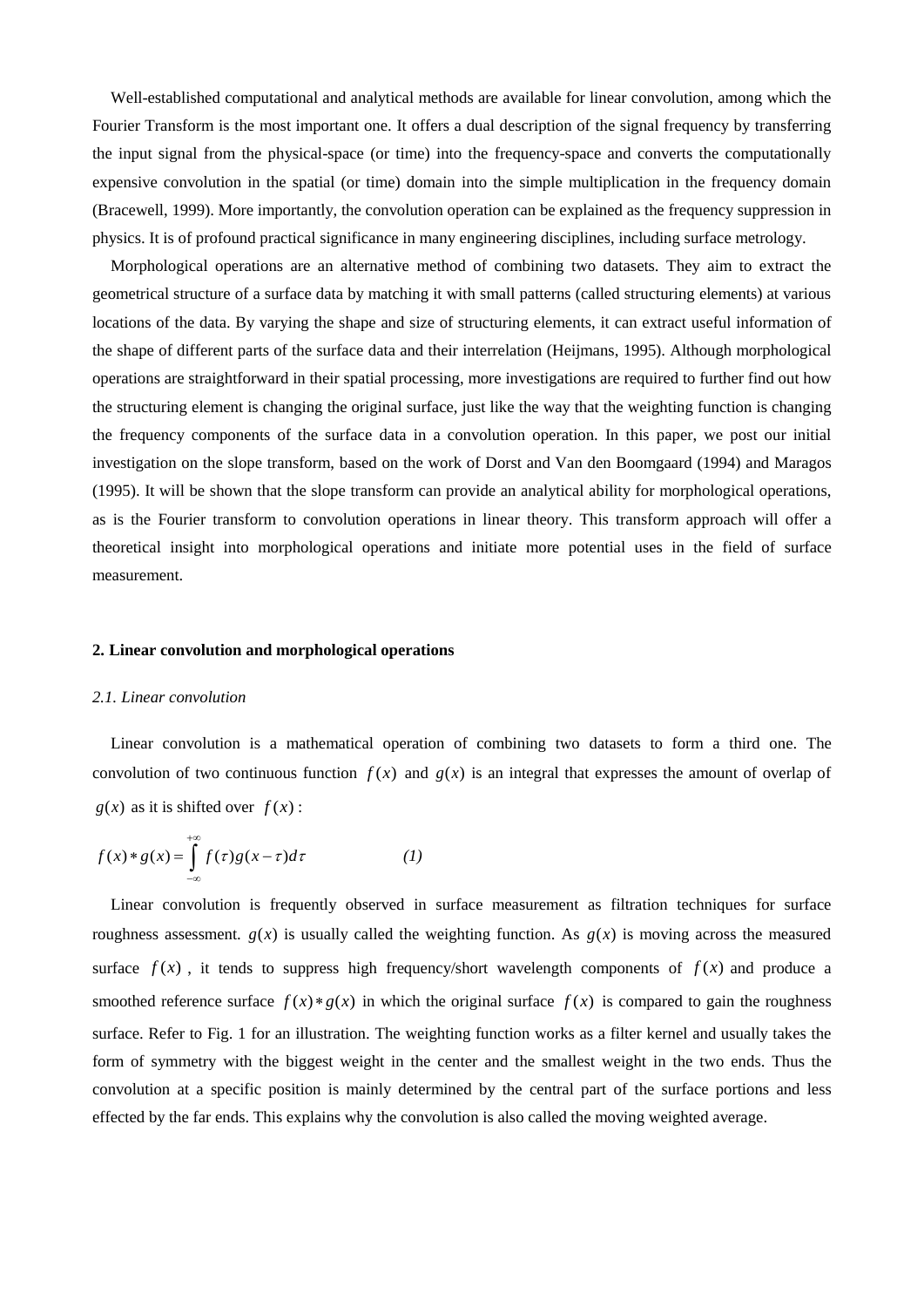

Fig. 1 Filtering by the linear convolution.

In the spatial domain, convolution, although only needing one basic step, requires a number of multiplications to obtain one convolved point. See Path A in Fig. 2. In practice, the convolution theorem is employed for computation, which states that the Fourier transform of a convolution is the product of Fourier transforms. The surface  $f(x)$  and the filter kernel  $g(x)$  are first transformed to the frequency domain by the Fourier transform to obtain their frequency spectrum  $F(\omega)$  and  $G(\omega)$ . Their frequency spectrums are then multiplied, producing a combined result,  $F(\omega) \times G(\omega)$ . The transmission characteristic of the filter kernel determines which frequency bands can get through and which are suppressed. Finally the multiplication  $F(\omega) \times G(\omega)$  is transformed back by the inverse Fourier transform to achieve the convolved/filtered surface. This routine is of supreme efficiency and involves the following three steps, see Path B in Fig. 2. Denote the Fourier transform by  $\mathcal F$  and the inverse Fourier transform by  $\mathcal{F}^{-1}$ .

Step 1: 
$$
\mathcal{F}[f(x)] = F(\omega), \mathcal{F}[g(x)] = G(\omega)
$$
 (2)

Step 2: 
$$
\mathcal{F}\left[\left(f * g\right)(x)\right] = F(\omega) \times G(\omega)
$$
 (3)

Step 3: 
$$
(f * g)(x) = \mathcal{F}^{-1}[F(\omega) \times G(\omega)]
$$
 (4)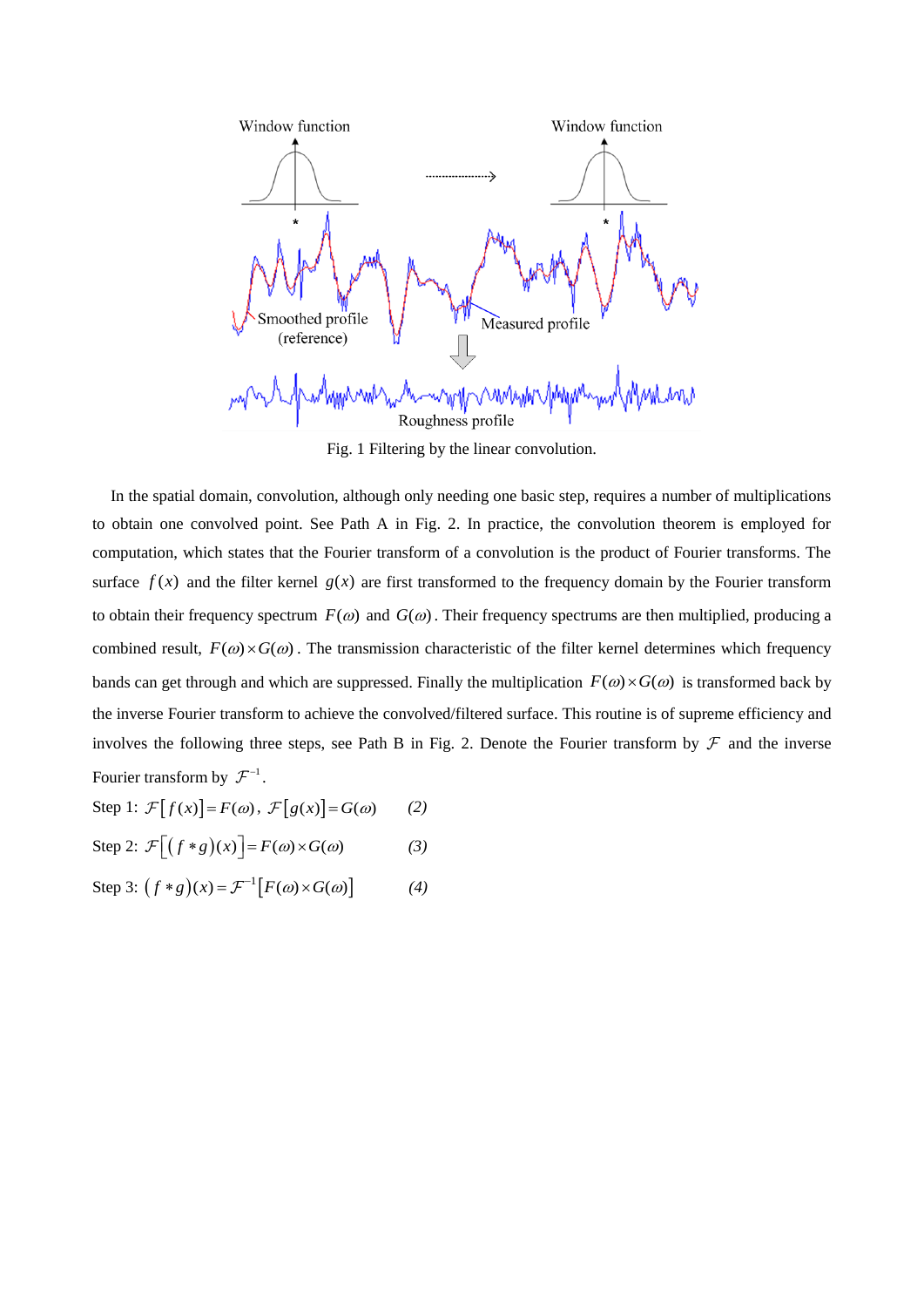

Fig. 2. Convolution and the Fourier transform.

#### *2.2. Morphological operations*

Morphological operations are an alternative way of combining datasets. Dilation, erosion, opening and closing are four basic morphological operations in mathematical morphology, which form the foundation of mathematical morphology (Serra, 1982).

The dilation of a function  $f(x)$  by the structuring function (element)  $g(x)$  is given by:

$$
(f \oplus g)(x) = \mathbf{V}\left[f(u) + g(x - u)\right],\tag{5}
$$

, where V denotes the supremum (the least upper bound). It indicates that the dilated value at a given ordinate *x* is the maximum value of  $f(x)$  in the window defined by  $g(x)$  when its origin is at x (Soille 1999).

Erosion is the morphological dual to dilation. The erosion of  $f(x)$  by  $g(x)$  is given by:

$$
(f \ominus g)(x) = \Lambda \Big[ f(u) - g(u - x) \Big], \tag{6}
$$

, where  $\Lambda$  means the infimum (the least lower bound). In other words, the eroded value at a given ordinate x is the minimum value of  $f(x)$  defined by  $g(x)$  when its origin is at x.

The combinations of dilation and erosion yield opening and closing. The opening of  $f(x)$  by  $g(x)$  is given by the erosion of  $f(x)$  by  $g(x)$  followed by the dilation:

$$
(f \circ g)(x) = [(f \ominus g) \oplus g](x) \tag{7}
$$

The dual operation of opening is closing. The closing of  $f(x)$  by  $g(x)$  is given by applying the dilation of  $f(x)$  by  $g(x)$  followed by the erosion:

$$
(f \bullet g)(x) = [(f \oplus g) \ominus g](x) \tag{8}
$$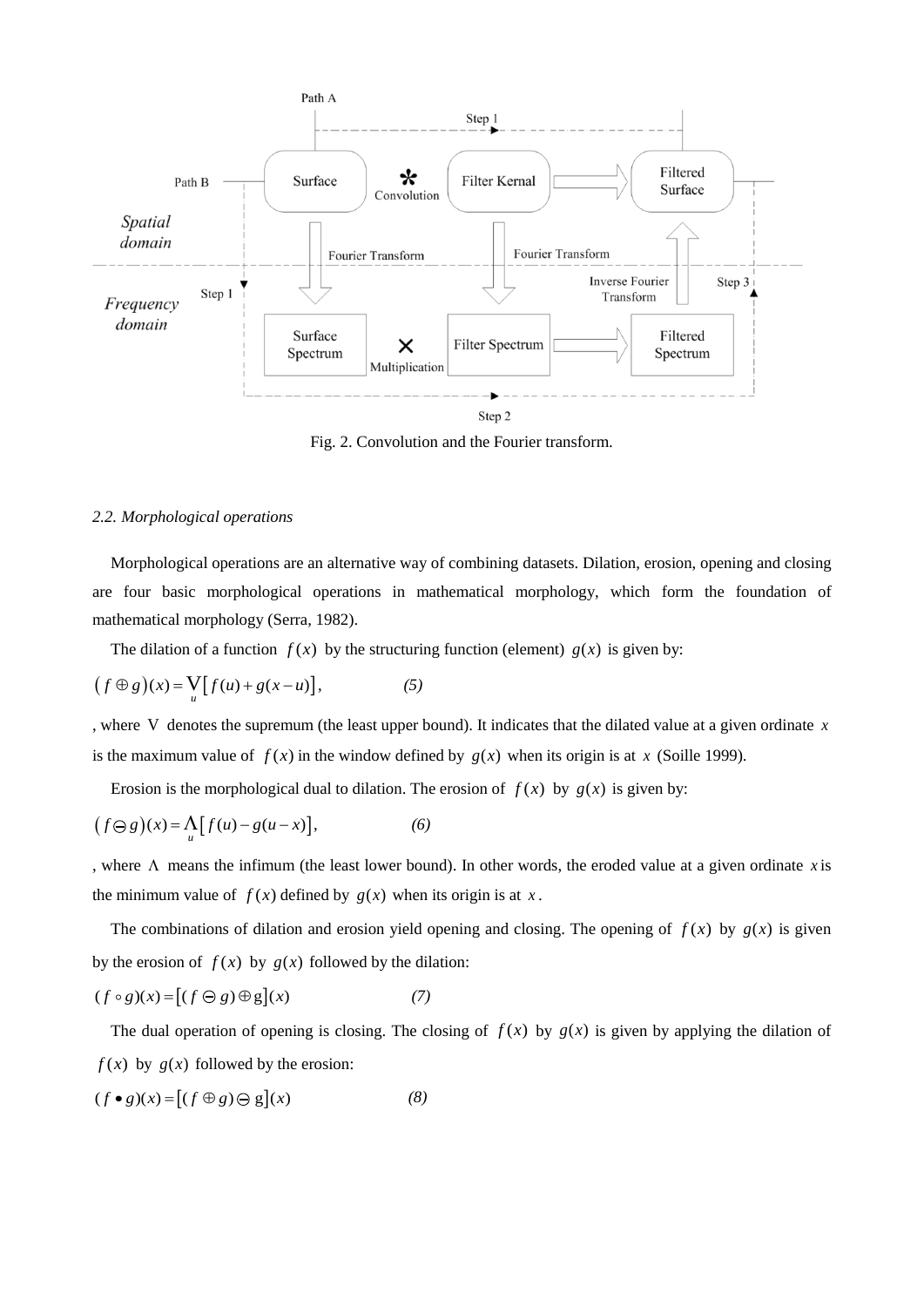In contrast to widely used linear convolution techniques, although may not universally recognized, morphological methods found many of their applications in the field of surface measurement (Lou *et al*., 2013b). To measure a surface by tactile instruments, traversing over workpiece surfaces by probe tips is the very initial application of morphological operations. See Fig. 3 as an illustration. This process can be explained in terms of morphological operations: the workpiece surface (as the input function) is dilated by the probe tip (as the structuring function). The traced surface is the dilation result. Obviously the traced surface is not identical to the real workpiece surface, but a dilated one. Thus it always wants to correct the traced surface in order to recover the real workpiece surface. As Fig. 4 illustrates, the reconstruction is done by rolling an ideal tactile sphere (also with radius r) over the dilated surface from below. This process is exactly an erosion operation. The traced surface (the input function), is eroded by the probe tip (the structuring function) to generate the recovered workpiece surface. However the reconstruction is not perfect. Although peaks are nicely reconstructed, parts of the valley features are not yet fully recovered.



Fig. 3 Scanning of the workpiece surface by a tactile probe tip.



Fig. 4 Reconstruction of the workpiece surface.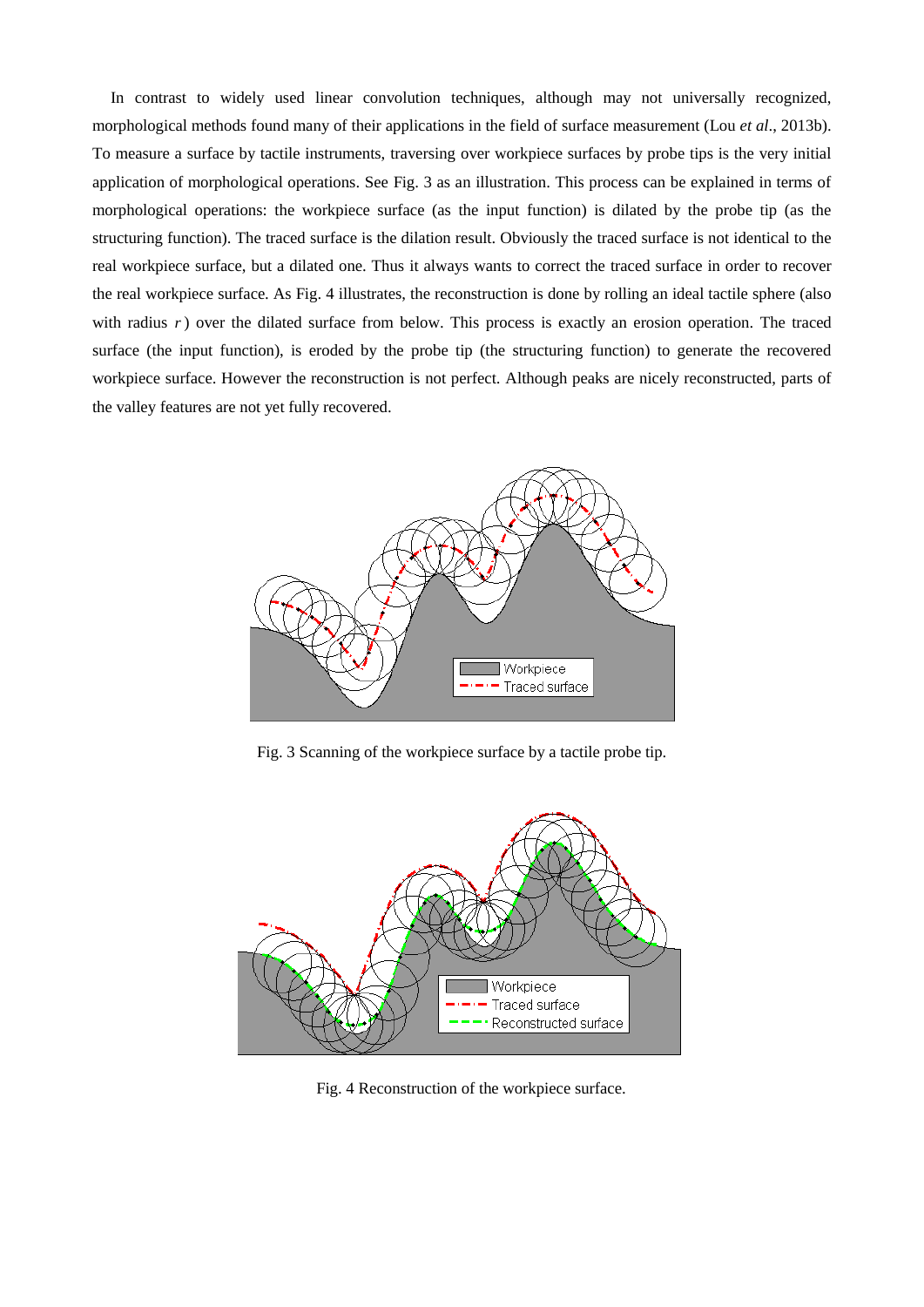Morphological opening and closing have more uses in surface measurement. They appear as morphological filters which can suppress valleys and peaks on the surface respectively (ISO/TS 16610-40, 2006). Their combined effects, alternating symmetrical filters, remove both surface peaks and valleys. Thus the resulted reference surface travels through the inside of the original surface. In this aspect, it resembles the "mean" surface generated by convolution techniques. Morphological operations were successfully employed to extract topographical features from engineering surfaces (Lou *et al*., 2013c). They can also give an approximation to the form of conformable surfaces in a functional sense of sealing (Malburg, 2003). Moreover, morphological operations were used to simulate the interaction of two mating surfaces by rolling a ball upon the underlying surface. The ball is sized to simulate the largest reasonable radius at a contact, e.g. peak curvature (Lou *et al*., 2013a).

It can be shown that the structuring element is modifying the shape of the original surface during the traversing process. As is already stated, valleys in Fig. 4 are partially cut off on its dilation and closing profiles. However, how the shape (including slope and curvature) is modified is still unclear. Just as the Fourier transform nicely explains the linear convolution as frequency filtering, a counterpart transform, called the slope transform, may help with studying shape changes induced by morphological operations.

#### **3. Tangential morphology**

The tangential dilation is extended from the classical morphological dilation with less restriction. It was first introduced by Dorst and Van den Boomgaard (1994) to construct the basis of the slope transform.

#### *3.1. Tangential dilation*

Eq. (5) presents the definition of the classical dilation of two functions, which is the supreme of the vector addition. Take Fig. 5 as an example, where the input function  $f(x)$  represents a profile and the structuring function  $g(x)$  is a disk. To compute the dilation at a given  $\bar{x}$ , the center of the disk is placed at the abscissa  $\bar{x}$ and the disk  $g(x)$  is touching  $f(x)$  at the abscissa  $\overline{u}$ . Thus the height of the dilated curve at  $\overline{x}$  is:  $(f \oplus g)(\overline{x}) = f(\overline{u}) + g(\overline{x} - \overline{u})$ . At the touching point,  $f(x)$  and  $g(x)$  have a common tangent line. Therefore the slope of  $f(x)$  and  $g(x)$  at the touching point are equal to:  $\nabla f(\overline{u}) = \nabla g(\overline{x} - \overline{u})$ .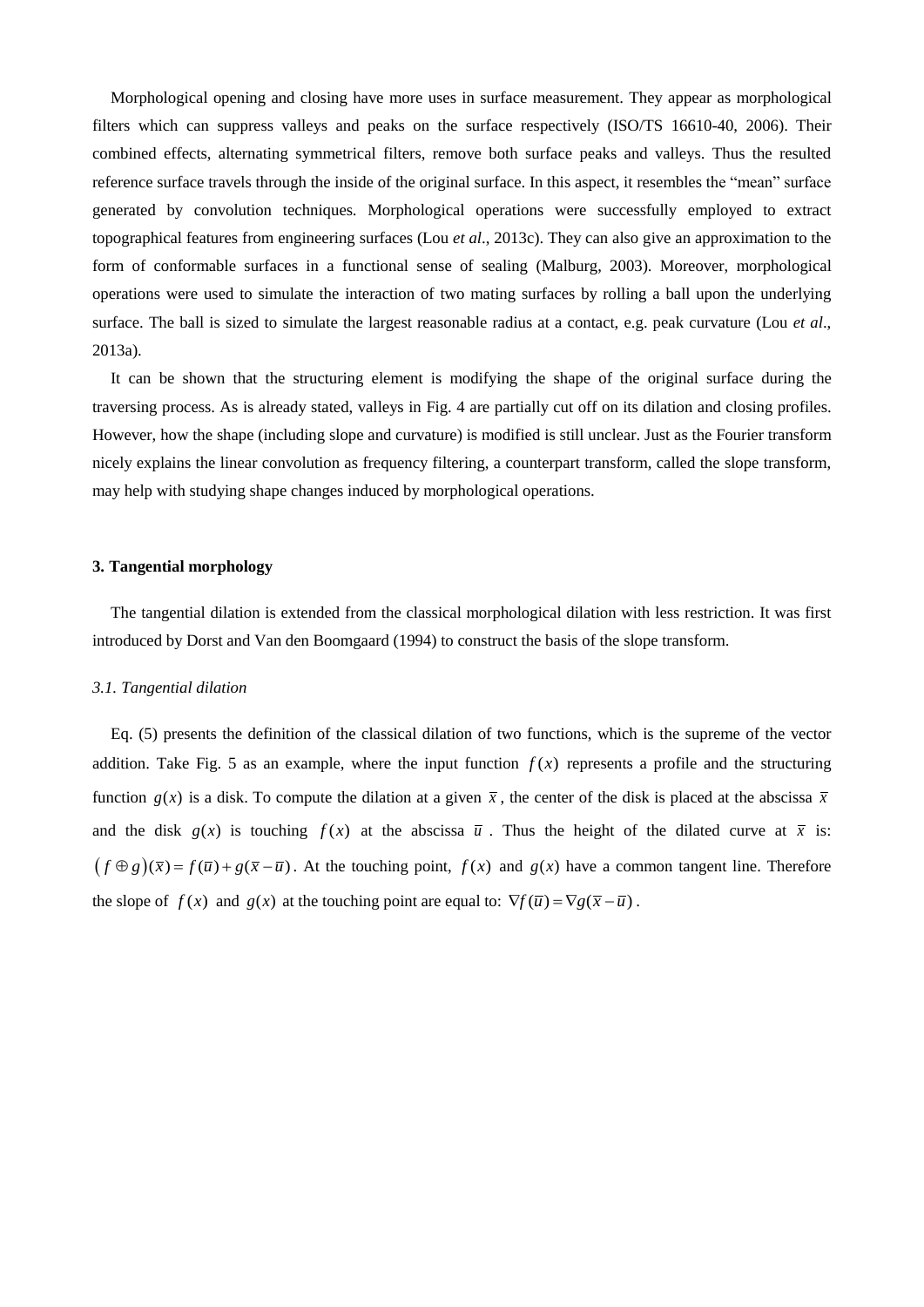

Fig. 5 Computation of the classical dilation and the tangential dilation.

The tangential dilation is a weak version of the classical dilation, which does not keep the supremum. To compute the tangential dilation of  $f(x)$  and  $g(x)$ , first find the slope of  $f(x)$  at  $\bar{u}$ , i.e.  $\nabla f(\bar{u})$ . Then find an abscissa  $\overline{v}$  such that  $\nabla g(\overline{v}) = \nabla f(\overline{u})$ . Thus the tangential dilation at the abscissa  $\overline{x} = \overline{u} + \overline{v}$  is:  $(f \stackrel{\sim}{\oplus} g)(\overline{x}) = f(\overline{u}) + g(\overline{v})$ .

The tangential dilation is formally defined as:

$$
(f \stackrel{\sim}{\oplus} g)(x) = \text{stat}[f(u) + g(x - u)], \qquad (9)
$$

where  $\text{stat}[f(u)]$  means the stationary values of  $f(u)$ :

$$
\operatorname{stat}_u f(u) = \left\{ f(\overline{u}) \, | \, \nabla f(\overline{u}) = 0 \right\}. \tag{10}
$$

The relationship between the classical dilation and the tangential dilation is that the supremum of the tangential dilation is equal to the classical dilation, i.e.:

$$
(f \oplus g)(x) = \mathbf{V}(f \tilde{\oplus} g)(x).
$$
 (11)

While Eq. (11) reveals the link of the classical dilation and the tangential dilation, it also evidently suggests the differences between two operations. The later operation will yield overlapping regions in its dilated result where the curvature of  $g(x)$  is larger than that of  $f(x)$ . Nonetheless, the former one only retains the supremum of the result, as if the overlapping (crossed-over) regions are trimmed off. Fig. 6 presents such an example. The parabola function  $f(x) = 0.5x^2 + 1$  is dilated by disks with radii 1 mm and 2 mm respectively. The dilation with disk radius 2 mm causes crossing-over while the 1 mm disk does not.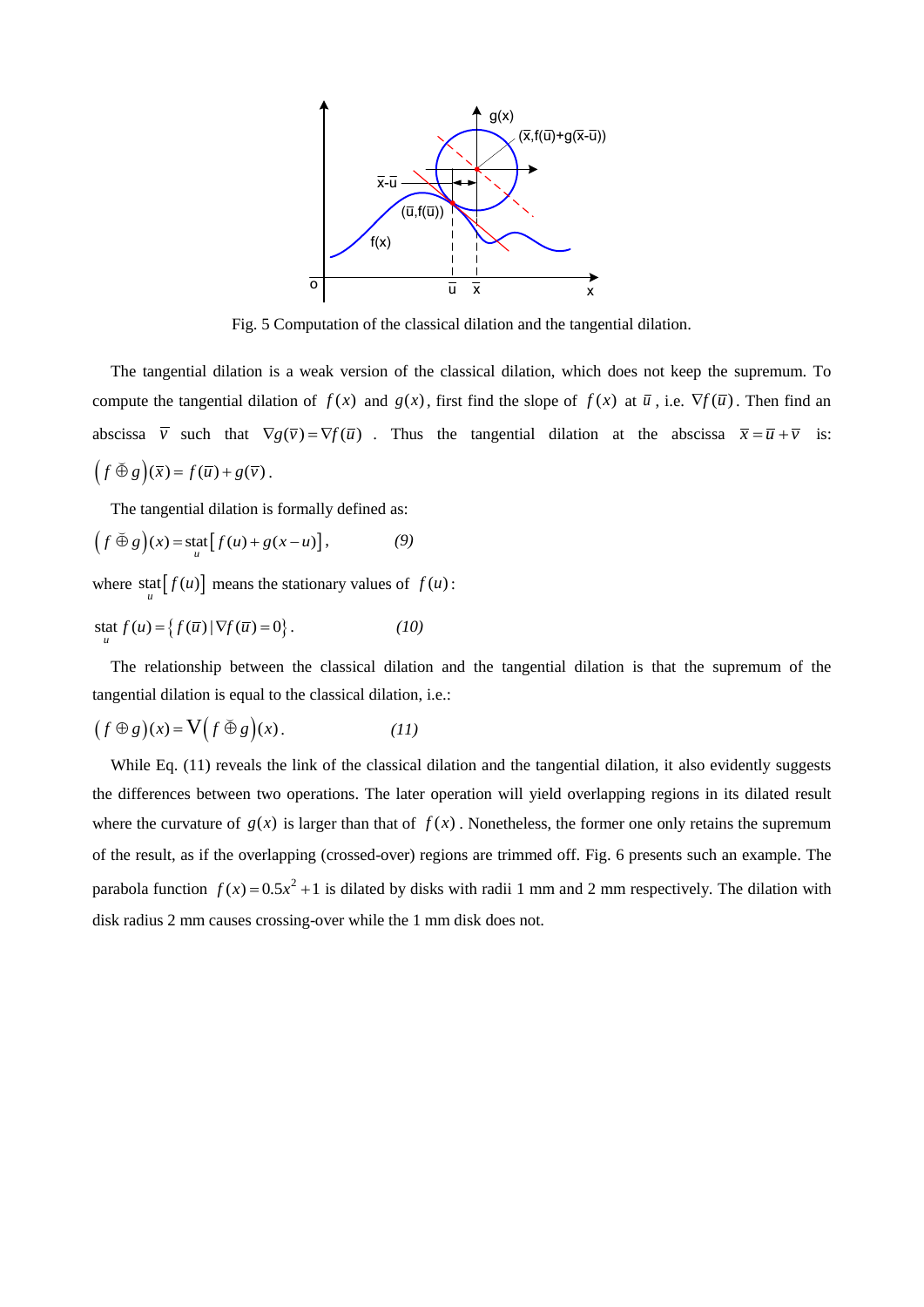

Fig. 6 The tangential dilation of a parabola with disk radii 1 mm and 2mm.

The erosion operation is similar to the dilation, but takes the infimum (greatest lower bound). However it can be easily converted into the dilation by first flipping the input function  $f(x)$  followed by flipping the result of the dilation  $f(x) \oplus g(x)$ , where  $f(x)$  is the flip of  $f(x)$ .

## *3.2. Slope and curvature changes of the tangential dilation*

Refer to Fig. 5, let the abscissa of the center of the structuring function  $g(x)$  be at x and the abscissa of the touching point of  $f(x)$  and  $g(x)$  be  $x_f = \overline{u}$  and  $x_g = x - \overline{u}$  separately. It is obvious that the height of the tangential dilation function is the addition of the height of  $f(x)$  and  $g(x)$  at the touching point:

$$
(f \stackrel{\sim}{\oplus} g)(x) = f(x_f) + g(x_g). \tag{12}
$$

At the touching point, the slopes of  $f(x)$ ,  $g(x)$  and  $(f \oplus g)(x)$  coincide with each other:

$$
\left(f \stackrel{\sim}{\oplus} g\right)'(x) = f'(x_f) = g'(x_g). \tag{13}
$$

This relationship clearly indicates that slopes are not modified by the tangential dilation. However the point carrying that slope is transported by a distance. The curvature at the contact point is broadened, being the addition of those of  $f(x)$  and  $g(x)$  (Keller, 1991):

$$
R_{f\bar{\oplus}g}(x) = R_f(x_f) + R_g(x_g)
$$
 (14)

where  $R_f(x)$  denotes the curvature of  $f(x)$ , and so on.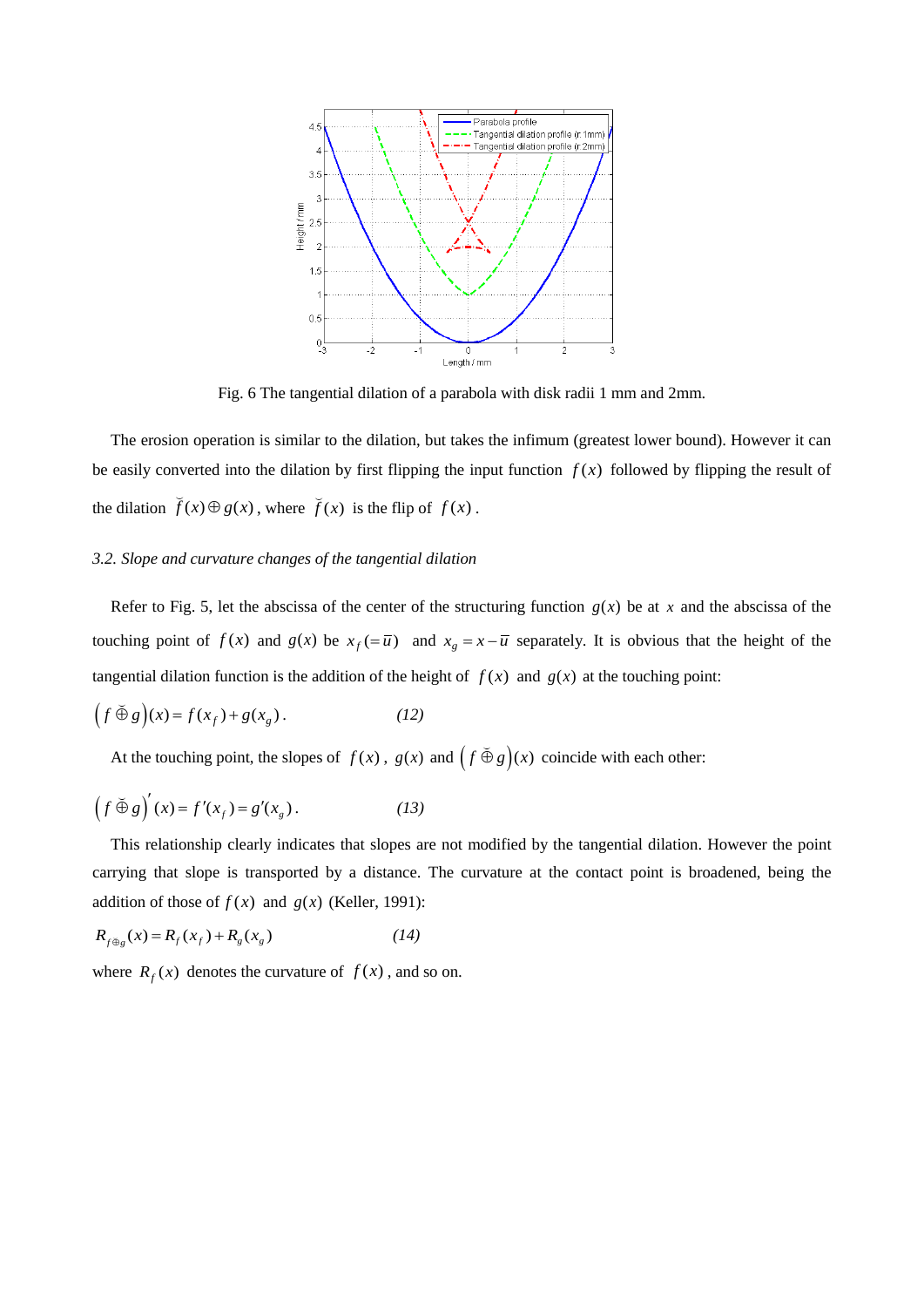## **4. Slope transform**

### *4.1. Slope transform and inverse slope transform*

Since the tangential dilation only parallelly offset the point carrying that slope, an input function with a constant slope will only be translated by a certain distance without changing its shape. These types of functions are planar functions  $e_{\omega}$   $\leq \omega$ ,  $x$   $>$  with the constant slope  $\omega$ , it follows that:

$$
\left(e_{\omega}\stackrel{\sim}{\oplus}g\right)(x)=e_{\omega}+s[g](\omega).
$$
 (15)

The second component of the right side of Eq. (15) is the translation shift, depending on *g* . Planar functions  $e_{\omega}$  are called morphological eigenfunctions (Maragos 1995). If an arbitrary function can be decomposed into a series of planar eigenfunctions, then a tangential dilation can be constructed by the composition of these shifted eigenfunctions.

To be more precise, given a function  $f(x)$ , find the tangent plane at the point  $(\bar{x}, f(\bar{x}))$ . The slope of this tangent plane is  $\omega = \nabla f(\bar{x})$ ; the tangent plane intersects the height axis at  $f(\bar{x}) - \langle \bar{\omega}, \bar{x} \rangle$ . Thus the intercept can be expressed as a function of the slope. Formally the slope transform of  $f$  at  $\omega$  is defined as:

$$
S[f](\omega) = \text{stat}\Big[f(x) - \langle \omega, x \rangle\Big].
$$
 (16)

It transfers the function  $f(x)$  in the spatial domain to the function  $S[f](\omega)$  in the slope domain. Conversely, given a slope function  $S[f](\omega)$ , the original function  $f(x)$  can be reconstructed by the inverse slope transform:

$$
f(x) = \operatorname{stat}_{\omega} \left[ \mathcal{S}[f](\omega) + \langle \omega, x \rangle \right]. \tag{17}
$$

#### *4.2. Addition theorem*

It has been proved that the slope transform occupies a critical property, which makes it resemble the Fourier transform of the linear theory (Dorst and Van den Boomgaard, 1994). The slope transform of the tangential dilation is the addition of the slope transforms:

$$
S[f \stackrel{\sim}{\oplus} g](\omega) = S[f](\omega) + S[g](\omega)
$$
 (18)

This property enlightened an important perception into morphological operations. An arbitrary function can be invariably decomposed into a number of planar eigenfunctions, each of which corresponds to a point in the slope domain as the pair of the slope and the intercept of the eigenfunction. Thus to compute the tangential dilation of  $f(x)$  by  $g(x)$ ,  $f(x)$  and  $g(x)$  are first transformed into the slope domain as  $S[f](\omega)$  and  $S[g](\omega)$ . Then the addition of  $S[f](\omega)$  and  $S[g](\omega)$  are transformed back to the spatial domain by the inverse slope transform, giving the result of  $(f \oplus g)(x)$ . See Fig. 7 for an illustration. Similar to the Fourier transform of the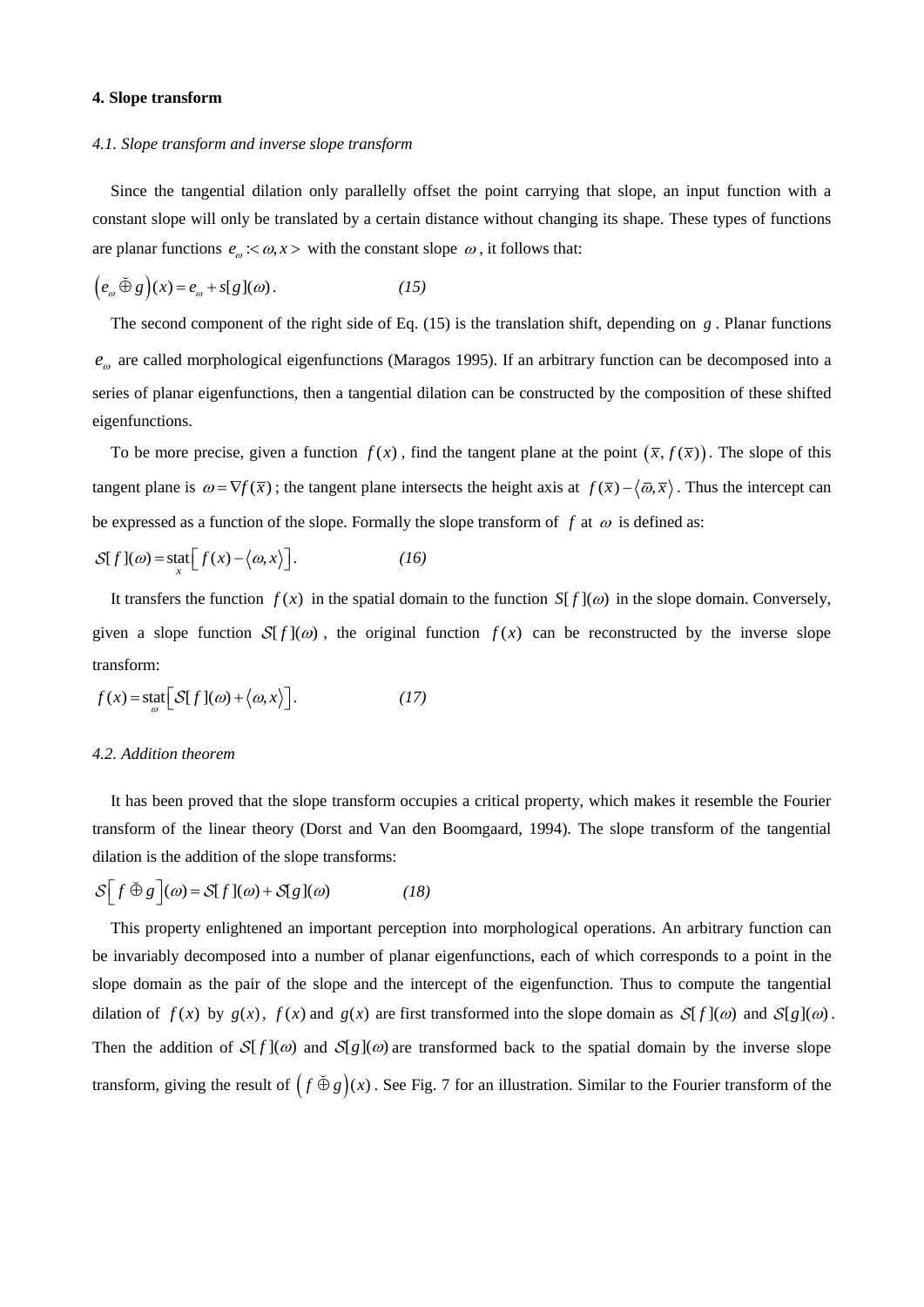convolution, the slope transform of the tangential dilation involves following three basic steps. Denote the inverse slope transform by  $S^{-1}$ .

Step1:  $S[f(x)] = F(\omega), S[g(x)] = G(\omega)$  (19) Step 2:  $S[(f \oplus g)(x)] = F(\omega) + G(\omega)$  *(20)* Step 3:  $(f \oplus g)(x) = S^{-1}[F(\omega) + G(\omega)]$  (21)

Path A in Fig. 7 is a direct implementation of the tangential dilation in the spatial domain. Similar to the convolution operation, the computation of dilation of each point requires a number of additions and then takes the maximum. Following Path B, the dilation converts into the simple addition in the slope domain.



Fig. 7 Morphological tangential dilation and the slope transform.

The slope transform indicates that the intercept is a function of the slope. Thus the addition in the slope domain reveals that the tangential dilation does not modify the slope, but only changes the intercept at the point carrying that slope. Going back to the spatial domain by applying the inverse slope transform, it means that the point is offset and the tangent plane of the dilated function at this point has the same slope as before but with a different intercept. The change of intercept is determined by the structuring function and also the slope at that point.

#### **5. Examples**

In surface metrology, structuring functions are usually circular, e.g. disks for profile data and balls for areal data. In the following examples, the profile is taken as the input function and the disk as the desired structuring function.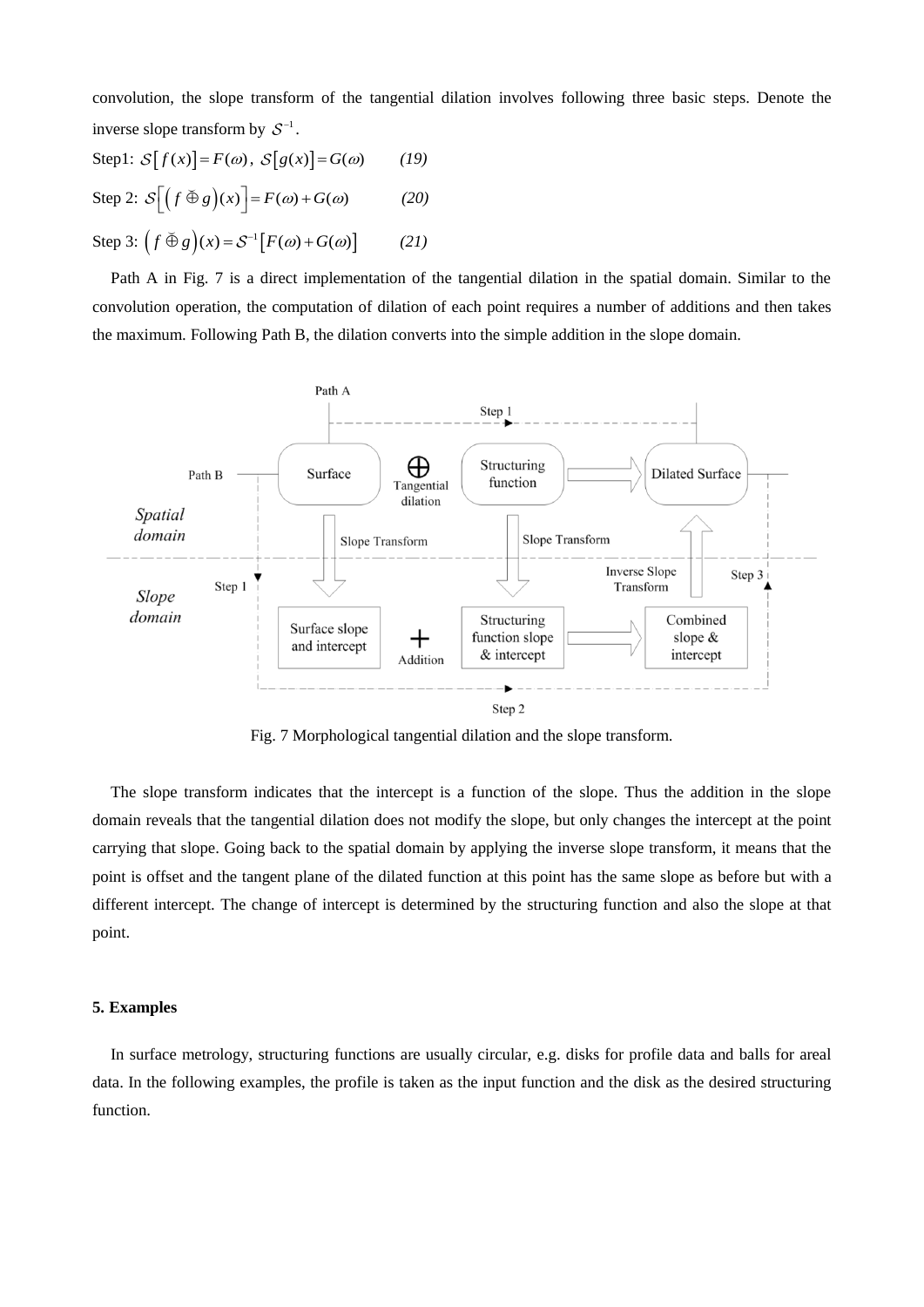Given a sine wave profile  $f(x) = \sin(x)$  and a disk  $g(x) = \sqrt{R^2 - x^2}$  with radius R, solve the dilated profile. Apply the slope transform to the sine wave:  $F(\omega) = \text{stat}[\sin(x) - \omega \cdot x]$ . Then it follows:  $\cos \overline{x} = \omega \Longrightarrow \overline{x} = \arccos(\omega)$ . Thus  $F(\omega) = \sqrt{1 - \omega^2} - \omega \cdot \arccos(\omega)$ .

Apply the slope transform to the disk function:  $G(\omega) = \text{stat} \left[ \sqrt{R^2 - x^2} - \omega x \right]$ . . Then it has:

$$
\frac{-\overline{x}}{\sqrt{R^2 - \overline{x}^2}} = \omega \Longrightarrow \overline{x} = -\frac{\omega R}{\sqrt{1 + \omega^2}}.
$$
 Thus it leads to:  $G(\omega) = R\sqrt{1 + \omega^2}$ .

In the slope domain, two transformed functions are added:  $F(\omega) + G(\omega) = \sqrt{1 - \omega^2} - \omega \arccos(\omega) + R\sqrt{1 + \omega^2}$ .

The inverse slope transform carries the addition back to the spatial domain:  
\n
$$
(f \stackrel{\sim}{\oplus} g)(x) = \text{stat} \left[ \sqrt{1 - \omega^2} - \omega \arccos(\omega) + R\sqrt{1 + \omega^2} + \omega x \right].
$$

However it is difficult to find the stationary points by solving  $\bar{\omega}$  in the expression of x. Therefore it is unable to obtain an analytic solution with the exact expression of the tangential dilation of the sine wave by a disk. Nevertheless, it will be illustrated in the following example that in certain cases such an analytic solution can be obtained.

### *5.2. Example 2: a disk dilated by a disk*

Given a disk  $f(x) = \sqrt{R_1^2 - x^2}$  with radius  $R_1$  and another disk  $g(x) = \sqrt{R_2^2 - x^2}$  with radius  $R_2$ , to solve the dilated profile, which is expected to be a disk with the combined radius  $(R_1 + R_2)$ , namely the disk is expanded by  $R_2$  in radius.

As aforementioned, it has  $F(\omega) = R_1 \sqrt{1 + \omega^2}$  and  $G(\omega) = R_2 \sqrt{1 + \omega^2}$ .

Thus in the slope domain, the tangential dilation becomes the addition of  $F(\omega) + G(\omega) = (R_1 + R_2)\sqrt{1 + \omega^2}$ .

Applying the inverse slope transform:  $(f \oplus g)(x) = \text{stat} \left( (R_1 + R_2) \sqrt{1 + \omega^2} \right)$  $f \stackrel{.}{\Theta} g(x) = \text{stat} \left[ \left( R_1 + R_2 \right) \sqrt{1 + \omega^2} + \omega \cdot x \right].$  The . Then it is:

$$
(R_1 + R_2) \frac{\overline{\omega}}{\sqrt{1 + \overline{\omega}^2}} = -x \Rightarrow \overline{\omega} = -\sqrt{\frac{x^2}{R^2 + x^2}} \text{ with } R = R_1 + R_2.
$$
  
Thus  $(f \oplus g)(x) = R \cdot \sqrt{1 + \frac{x^2}{R^2 - x^2}} + \sqrt{\frac{1}{R^2 - x^2}} x^2 = \sqrt{R^2 - x^2}.$ 

This result verifies the expectation that the dilated disk is an expanded disk having a radius equivalent to the sum of those of the input disk and the structuring disk.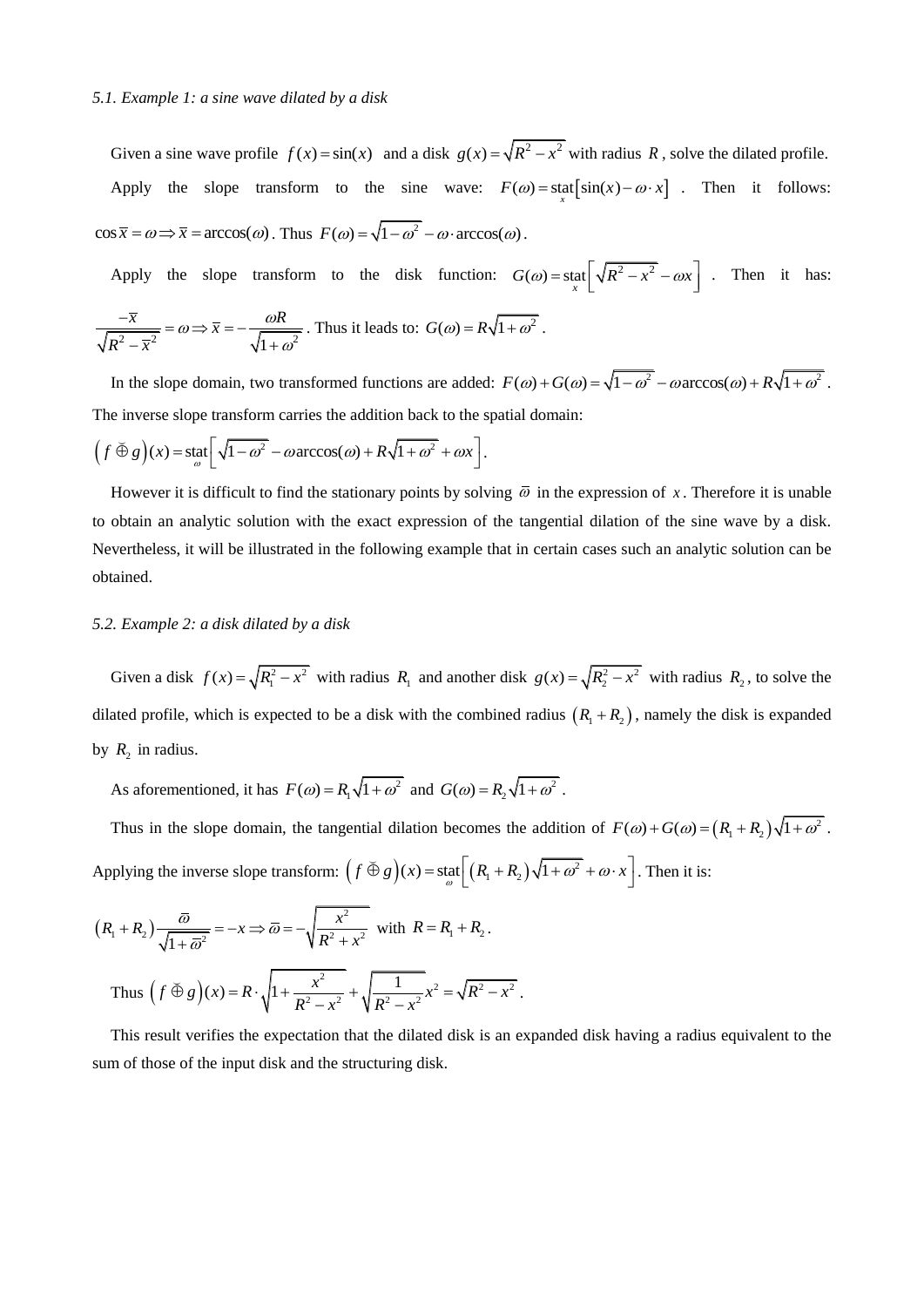### **6. Discretization**

As indicated by Example 1 in Section 5, analytic solutions of the tangential dilation are not always possible. However discretization solutions can be found. The discrete slope transform and inverse slope transform are given by the following formulas respectively (Dorst and Van den Boomgaard, 1994):

$$
\begin{pmatrix} x \\ y \end{pmatrix} \longleftrightarrow \begin{pmatrix} \frac{y'}{x'} \\ \frac{x'y - xy'}{x'} \end{pmatrix} = \begin{pmatrix} X \\ Y \end{pmatrix}
$$
 (22)

and

$$
\begin{pmatrix} X \\ Y \end{pmatrix} \leftarrow \frac{\mathcal{S}^{-1}}{XY} \begin{pmatrix} -\frac{Y'}{X'} \\ \frac{XY - XY'}{X'} \end{pmatrix} = \begin{pmatrix} X \\ Y \end{pmatrix}
$$
 (23)

Eqs. (22) and (23) require derivatives with respect to the variables. Thus a derivative can be determined with a specific form. For instance, if it takes the forward difference:  $x'[i] = x[i] - x[i-1]$ , then Eqs. (22) and (23) lead to:

$$
\begin{pmatrix} x_i \\ y_i \end{pmatrix} \xleftarrow{\mathcal{S}} \begin{pmatrix} \frac{y_i - y_{i-1}}{x_i - x_{i-1}} \\ \frac{x_i y_{i-1} - x_{i-1} y_i}{x_i - x_{i-1}} \end{pmatrix} \equiv \begin{pmatrix} X_i \\ Y_i \end{pmatrix}
$$
 (24)

and

$$
\begin{pmatrix} X_i \\ Y_i \end{pmatrix} \stackrel{\sigma^{-1}}{\leftrightarrow} \begin{pmatrix} -\frac{Y_{i+1} - Y_i}{X_{i+1} - X_i} \\ \frac{X_{i+1} Y_i - X_i Y_{i+1}}{X_{i+1} - X_i} \end{pmatrix} \equiv \begin{pmatrix} x_i \\ y_i \end{pmatrix}
$$
\n(25)

Fig. 8 presents an example where a sine wave  $f(x) = 0.5\sin(2x)$  is tangentially-dilated by a disk with radius 0.5 mm. The tangential dilation is implemented by the discrete slope transforms. The transformed sine wave and disk in the slope domain are depicted in Fig. 9. The disk is observed as a hyperbola in the slope domain. The bold dot lines are the result of the addition of two transformed curves. The added result is then converted back to the spatial domain, yielding the dilated profile. In this example, the tangential dilation is equal to the classical dilation due to the fact that there are no crossed-over regions of the tangential dilation profile. However as the disk radius grows, this problem can arise. Fig. 10 illustrates the tangential dilation of the same sine wave but with disk radius 1 mm. It is evident that the region on the sine wave having a radius curvature smaller than the given disk radius will result in this problem occuring. This is definitely undesired because the dilation operation only keeps the supremum and the crossed regions should be trimmed off.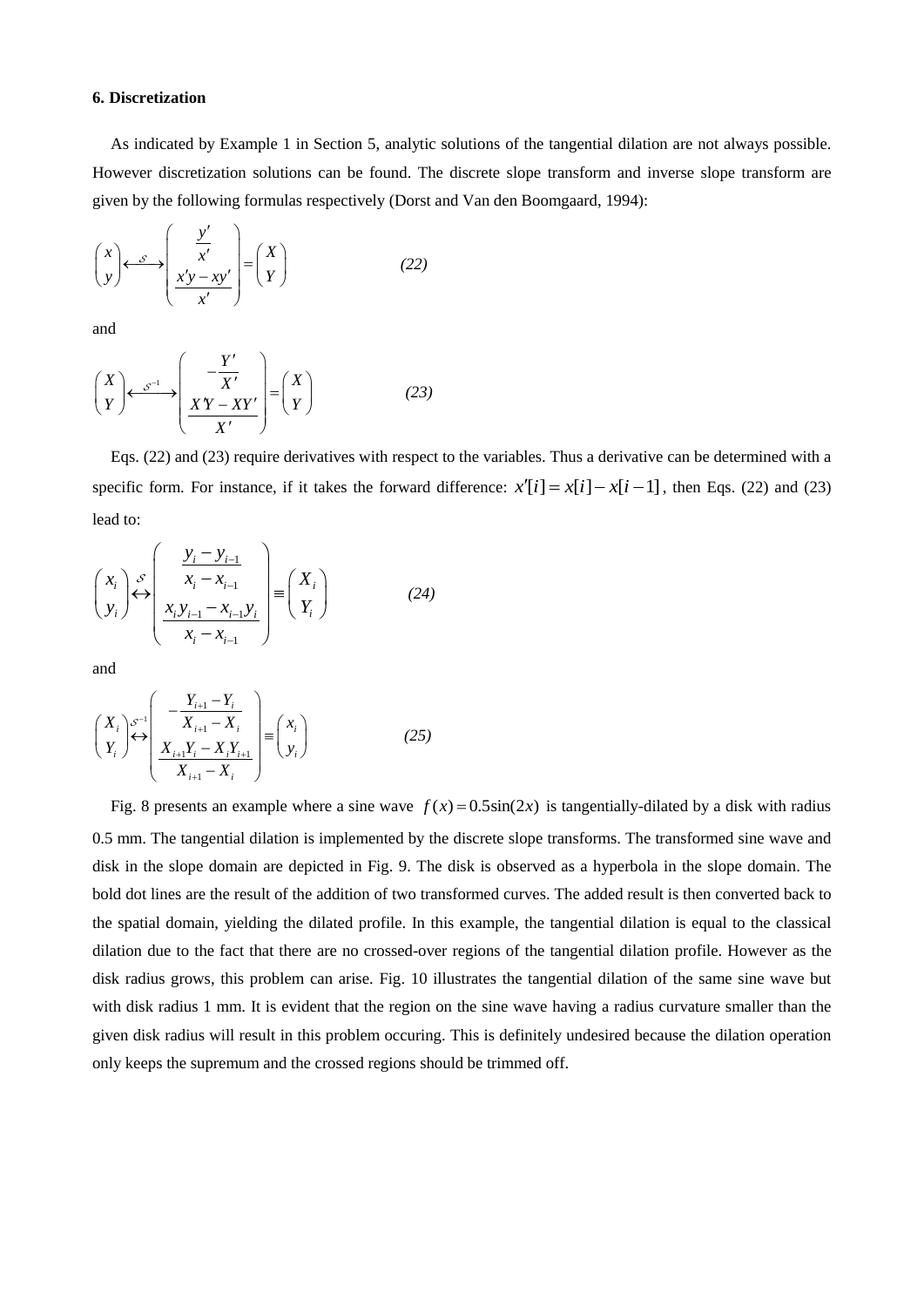





Fig. 9 Addition of the slope transform of the sine wave and the disk.



Fig. 10 Tangential dilation of the sine wave by a 1 mm disk.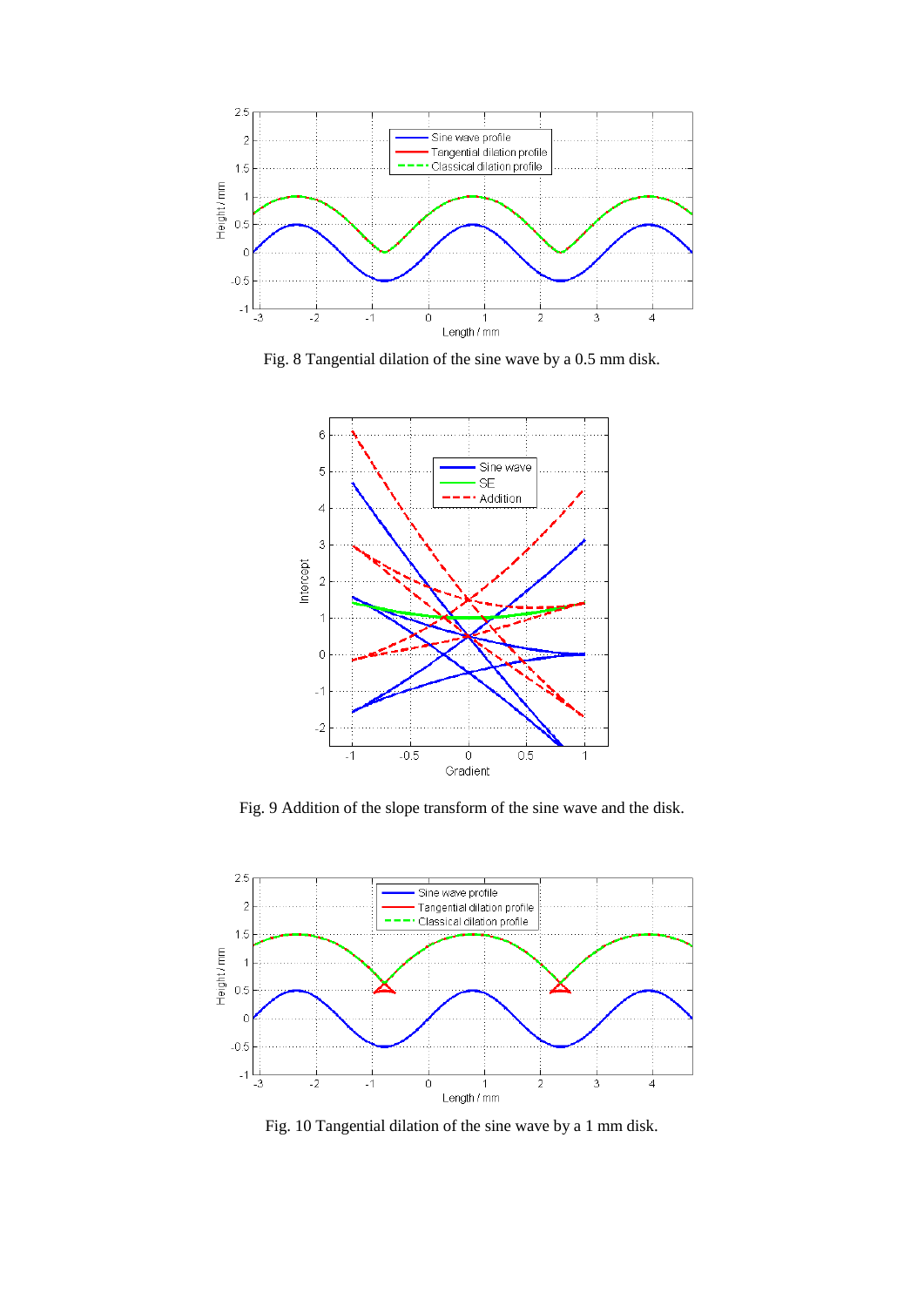#### **7. Conclusion and future work**

In contrast to linear convolution which is well studied and exploited, morphological operations are not fully understood and developed. By introducing the slope transform into the field of surface metrology, a deeper perception into morphological operations is gained. As the Fourier transform switches the convolution into the multiplication in the frequency domain, the slope transform converts the tangential dilation into the addition in the slope domain. As such, the slope and curvature changes caused by the structuring element are revealed. The derivation of the analytical solutions to the tangential dilation of a sine wave and a disk by a disk are illustrated respectively. It is found that the analytic solution is not always available. The discretized tangential dilations of a sine wave by the disks with two different radii are presented. The result clearly shows that the supremum of the tangential dilation is identical to the classical dilation. However the tangential dilation tends to produce the overlapping regions, which is undesireable in practice.

A key area of future research will be the investigation of the feasibility of the slope transform in real practice. If the crossing point can be located and the crossed regions trimmed off, the result of tangential dilation will be same as that of the classical dilation. Then the boosts of the slope transform can be envisioned. Another research target will be the areal extension of the tangential dilation and the slope transform.

#### **Acknowledgements**

The authors gratefully acknowledge the European Research Council for its "Ideal Specific programme" ERC-2008-AdG 228117-Surfund and the UK research council for its "manufacturing the future" program on the EPSRC center in advanced metrology.

#### **References**

Bracewell R., 1999. *The Fourier Transform and Its Applications*. McGraw-Hill, New York, p.108-112.

- Dorst L. and Van den Boomgaard R., 1994. Morphological signal processing and the slope transform. *Signal Proces.*, **38(1)**: 79-98. [doi: 10.1016/0165-1684(94)90058-2]
- ISO 16610-21, 2011. Geometrical product specifications (GPS) Filtration Part 21: Linear profile filters: Gaussian filters. ISO, Switzerland.
- ISO/TS 16610-40, 2006. Geometrical product specifications (GPS) Filtration Part 40: Morphological profile filters: Basic concepts. ISO, Switzerland.
- ISO/DIS 16610-41, 2012. Geometrical Product Specification (GPS) Filtration Part 41: Morphological profile filters: Disk and horizontal line-segment filters. ISO, Switzerland.
- Heijmans H.J.A.M., 1995. Mathematical morphology: a modern approach in image processing based on algebra and geometry. *SIAM Rev*, **37(1)**: 1-36. [doi:10.1137/1037001]
- Keller D., 1991. Reconstruction of STM and AFM images distorted by finite-size tips. *Surf. Sci.*, **253(1-3)**: 353- 364. [doi: 10.1016/0039-6028(91)90606-S]